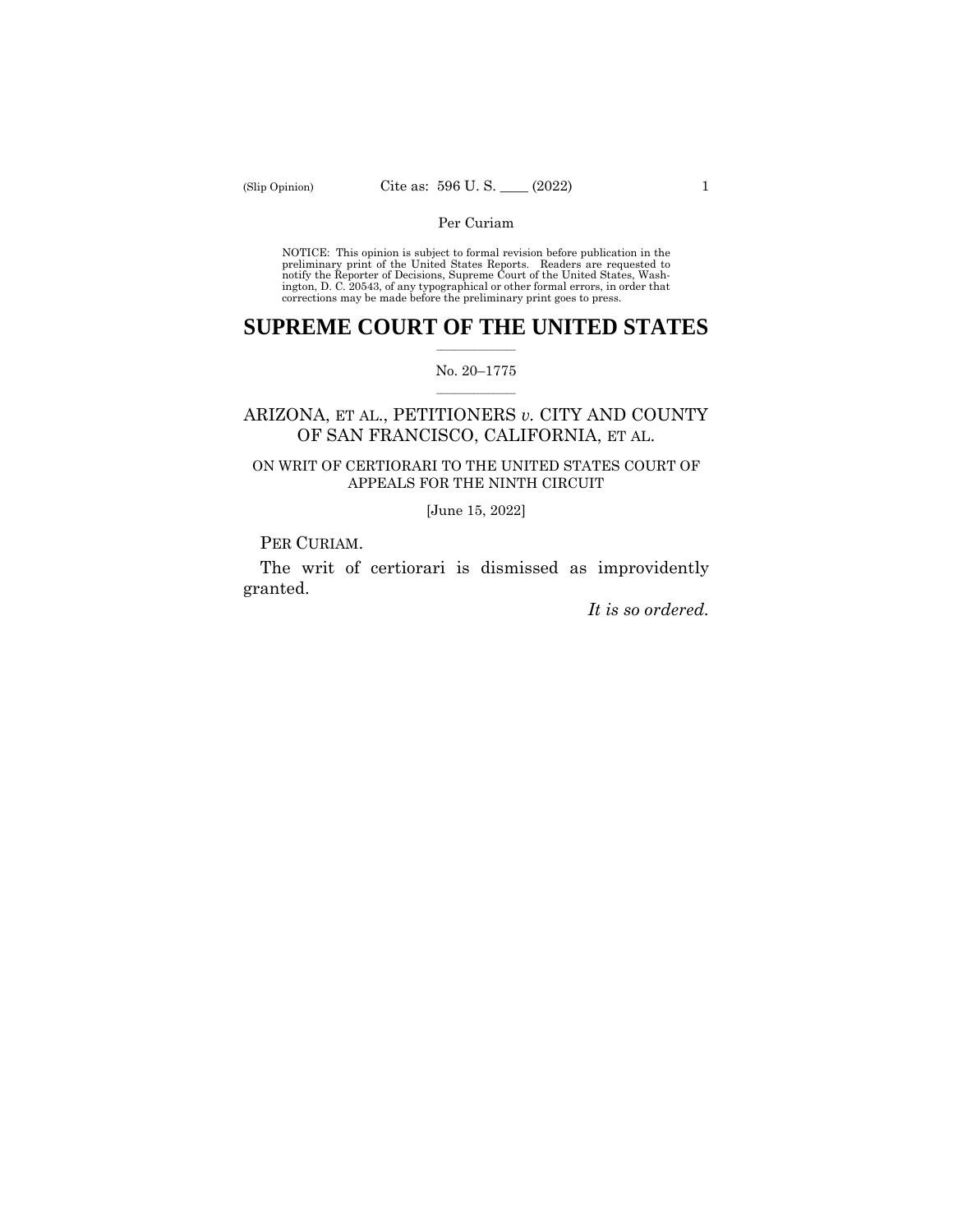ROBERTS, C. J., concurring

### $\frac{1}{2}$  ,  $\frac{1}{2}$  ,  $\frac{1}{2}$  ,  $\frac{1}{2}$  ,  $\frac{1}{2}$  ,  $\frac{1}{2}$  ,  $\frac{1}{2}$ **SUPREME COURT OF THE UNITED STATES**

### $\frac{1}{2}$  ,  $\frac{1}{2}$  ,  $\frac{1}{2}$  ,  $\frac{1}{2}$  ,  $\frac{1}{2}$  ,  $\frac{1}{2}$ No. 20–1775

# ARIZONA, ET AL., PETITIONERS *v.* CITY AND COUNTY OF SAN FRANCISCO, CALIFORNIA, ET AL.

# ON WRIT OF CERTIORARI TO THE UNITED STATES COURT OF APPEALS FOR THE NINTH CIRCUIT

[June 15, 2022]

CHIEF JUSTICE ROBERTS, with whom JUSTICE THOMAS, JUSTICE ALITO, and JUSTICE GORSUCH join, concurring.

This case involves a regulation known as the Public Charge Rule, promulgated by the Department of Homeland Security in 2019. See 84 Fed. Reg. 41292 (2019). The Rule set out the test the Department planned to use to determine whether an applicant for admission into the country or adjustment to lawful permanent resident status is "likely at any time to become a public charge," which would make him ineligible. 8 U. S. C. §1182(a)(4)(A). Several parties filed lawsuits arguing that the Rule was unlawful because it defined "public charge" too broadly.

We granted certiorari in this case not to address the merits of that argument, but to decide whether the petitioners—13 States which support the Rule—should have been permitted to intervene in this litigation to defend the Rule's legality in the Court of Appeals. Petitioners argue that the answer is yes, in light of the Government's actions.

When this and other suits challenging the Rule were first brought in 2019, the Government defended it. And when multiple lower courts, including the District Court here, found the Rule unlawful, the Government appealed those decisions. After a change in administrations, though, the Government reversed course and opted to voluntarily dis-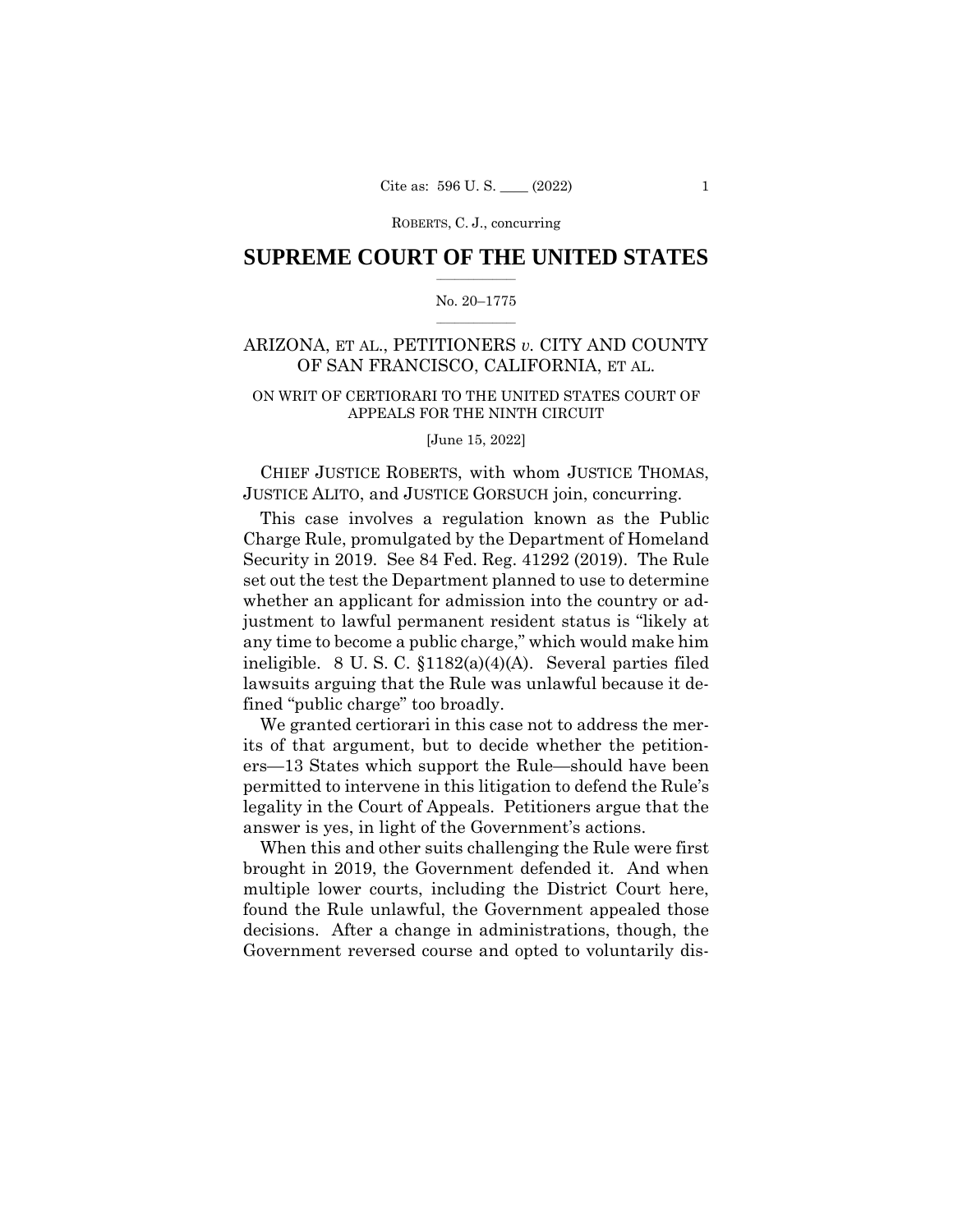### ROBERTS, C. J., concurring

miss those appeals, leaving in place the relief already entered.

A new administration is of course as a general matter entitled to do that. But the Government then took a further step. It seized upon one of the now-consent judgments against it—a final judgment vacating the Rule nationwide, issued in a different litigation—and leveraged it as a basis to immediately repeal the Rule, without using notice-andcomment procedures. 86 Fed. Reg. 14221 (2021) ("Because this rule simply implements the district court's vacatur of the August 2019 rule . . . DHS is not required to provide notice and comment."). This allowed the Government to circumvent the usual and important requirement, under the Administrative Procedure Act, that a regulation originally promulgated using notice and comment (as the Public Charge Rule was) may only be repealed through notice and comment, 5 U. S. C. §551(5); see *Perez* v. *Mortgage Bankers Assn.*, 575 U. S. 92, 101 (2015). As part of this tactic of "rulemaking-by-collective-acquiescence," *City and County of San Francisco* v. *United States Citizenship and Immigration Servs.*, 992 F. 3d 742, 744 (CA9 2021) (VanDyke, J., dissenting), the Government successfully opposed efforts by other interested parties—including petitioners here—to intervene in order to carry on the defense of the Rule, including possibly before this Court.

 These maneuvers raise a host of important questions. The most fundamental is whether the Government's actions, all told, comport with the principles of administrative law. But bound up in that inquiry are a great many issues beyond the question of appellate intervention on which we granted certiorari, among them standing; mootness; vacatur under *United States* v. *Munsingwear, Inc.*, 340 U. S. 36 (1950); the scope of injunctive relief in an APA action; whether, contrary to what "[t]he government has long argued," the APA "authorize[s] district courts to vacate regulations or other agency actions on a nationwide basis," Brief